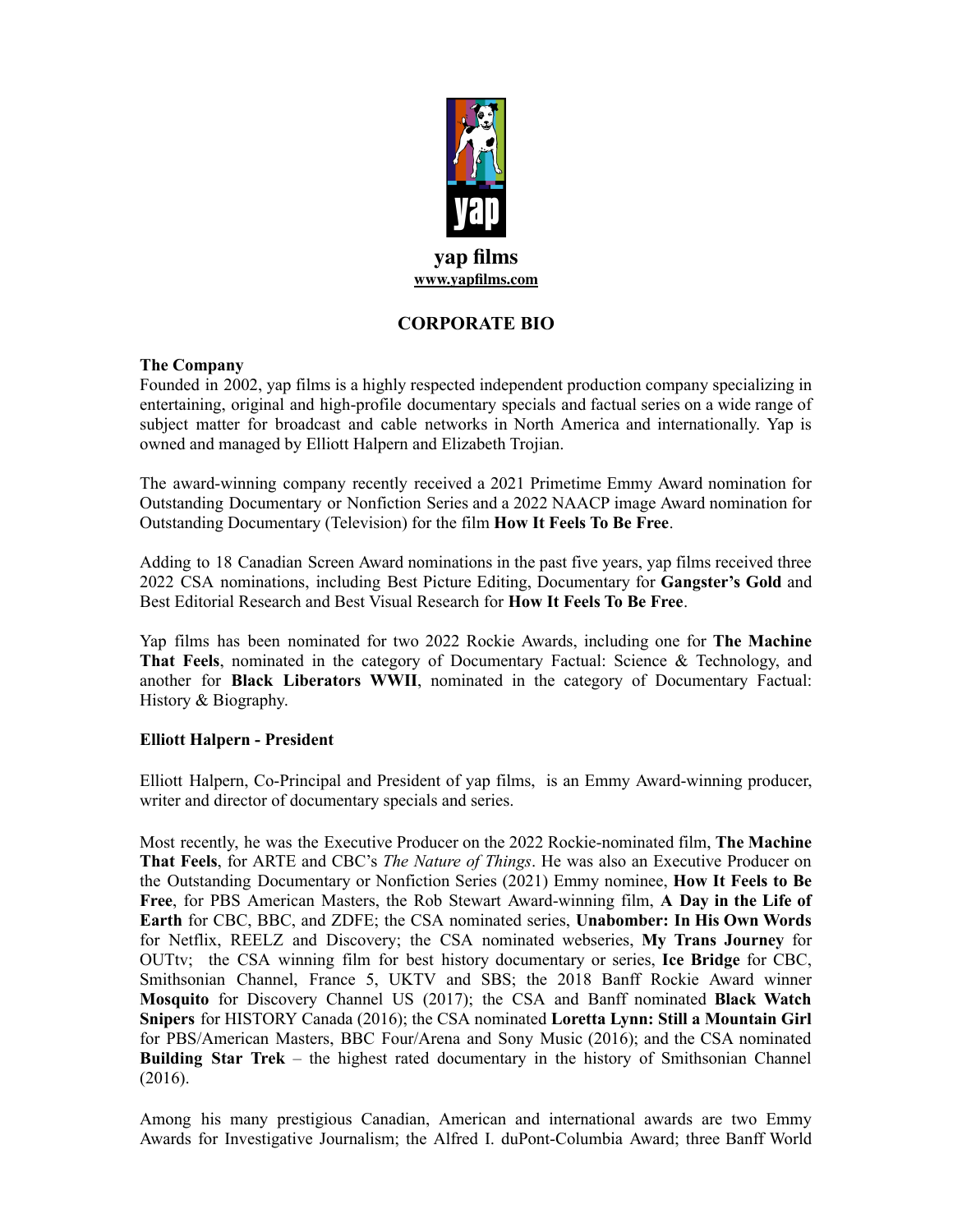Media Festival Rockie Awards; the Donald Brittain Award for Social/Political Documentary; and the Silver Nymph Award - Monte-Carlo Television Festival.

### **Elizabeth Trojian – Chief Creative Officer**

Elizabeth Trojian is a Co-Principal and CCO of yap films, as well as an award-winning Producer, Writer and Director. She has worked on, and created many television documentaries and series for North American and international broadcasters including – the Emmy nominated **How it Feels to Be Free**, **Unabomber: In his own Words***,* **The Genetic Revolution***,* **Mosquito***,* **Made by Destruction** and **My Trans Journey***.*

Currently, she is Executive Producing **The Tao Of Trek** (wt), CBS' officially licensed Star Trek documentary series airing on Smithsonian Channel. She is also producing and executive producing season two of **Battle of the Alphas**, a 12-part natural history series for Love Nature exploring the reasons animals enter into competition with each other, along with **Loons** (wt), a documentary about the mysterious and iconic bird for Blue Ant Media. For ARTE and Discovery US, she is producing and executive producing **The Americas: 30,000 BCE**, a documentary that re-examines commonly accepted ideas about when humans first set foot in North America.

Recently, Elizabeth was the Executive Producer and Producer for the Emmy nominated non-fiction series **How It Feels To Be Free** for PBS American Masters.

Elizabeth was also the Executive Producer and Producer on **D-Day in 14 Stories***,* a feature-length docudrama for History and BBC, and executive producer and producer on the CSA winning **Ice Bridge** for CBC's *The Nature of Things*, Smithsonian Channel, France 5, UKTV and SBS, about a group of archaeologists who set out to prove their theory of a cross-Atlantic migration 20,000 years ago.

# **Filmography**

| 2022 | Ice and Fire: Tracking Canada's Climate Crisis 1<br>hr<br><b>CBC</b>                                         |
|------|--------------------------------------------------------------------------------------------------------------|
| 2021 | The Machine That Feels 1 hr Special<br><b>CBC, ARTE France</b>                                               |
| 2021 | <b>Black Liberators WWII 90 min Special</b><br><b>History Channel</b>                                        |
| 2021 | <b>Battle Of The Alphas S1 12x30min Series</b><br>Blue Ant Media, Love Nature                                |
| 2021 | <b>How It Feels To Be Free 2 hr Special</b><br>PBS/American Masters, CBC's Documentary<br>Channel, Fremantle |

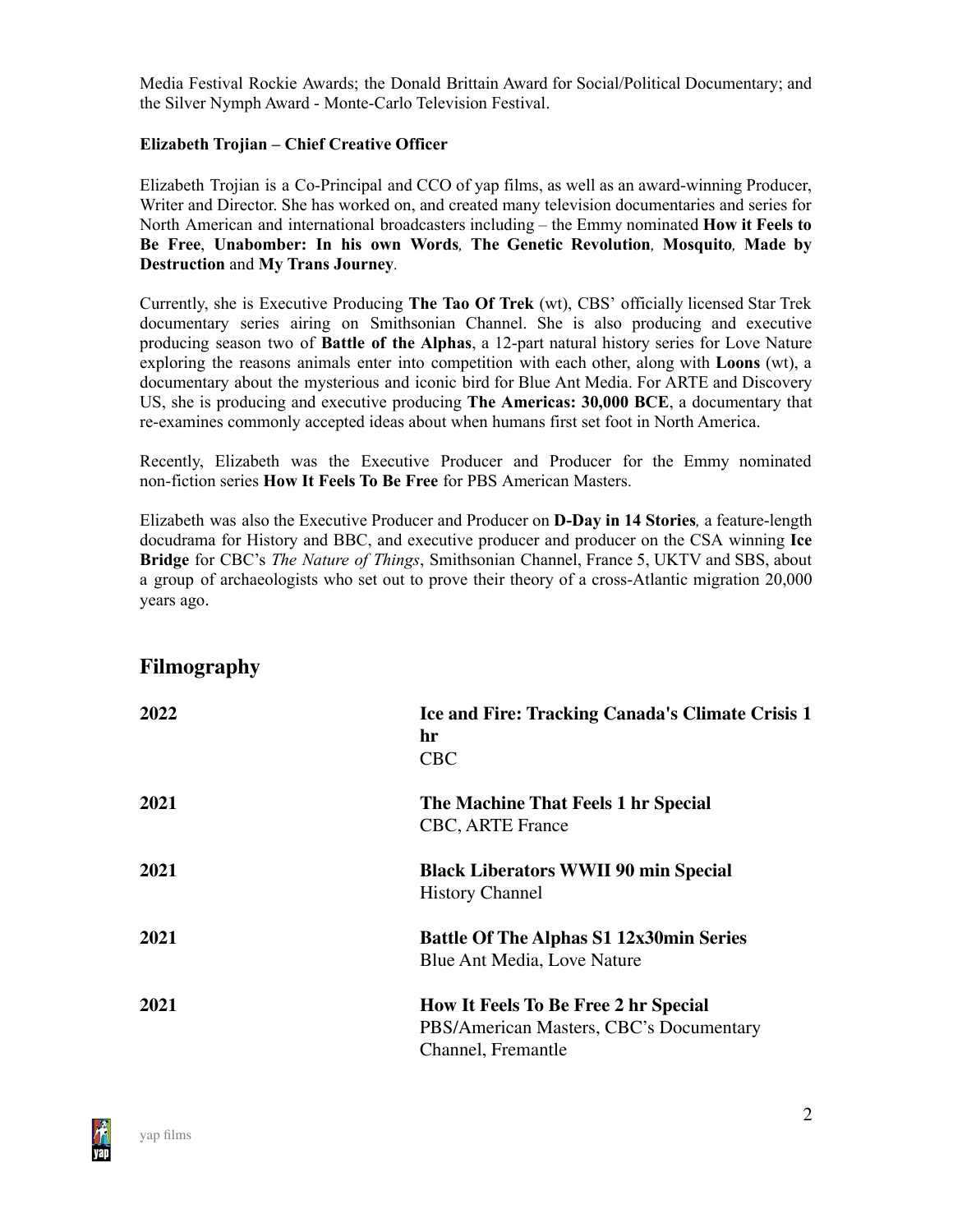| 2020      | <b>Gangster Gold 1 hr</b><br>PBS, Discovery Canada                                                |
|-----------|---------------------------------------------------------------------------------------------------|
| 2020      | <b>Surviving the Block 2 hr</b><br><b>OUTtv</b>                                                   |
| 2020      | The Cobra Killers 2 hr<br><b>OUTtv</b>                                                            |
| 2020      | Killer in the Village 2 hr<br><b>OUTtv</b>                                                        |
| 2020      | <b>Translating Beauty 1 hr</b><br><b>OUTtv</b>                                                    |
| 2020      | My Trans Journey 4x30 min Series & 12x7<br>min webseries<br><b>OUTtv</b>                          |
| 2020      | <b>Construction Fails 8x30 min Series</b><br>Discovery Canada, ZDFe                               |
| 2019      | <b>Unabomber: In His Own Words 4x1 hr Series</b><br>REELZ, Netflix, Discovery Canada              |
| 2019      | D-Day in 14 Stories 90 min Special and 2x1 hr<br>History Channel, BBC                             |
| 2018      | The Genetic Revolution 1 hr Special<br>CBC, ZDFE                                                  |
| 2018      | A Day in the Life of Earth 1hr Special<br>CBC, BBC, ZDFE                                          |
| 2017      | <b>Made By Destruction Season 2 13x30 min Series</b><br>Discovery Canada, Discovery International |
| 2016/2017 | <b>Ice Bridge 1 hr Special</b><br>CBC, Smithsonian Channel, France 5, UKTV                        |
| 2015/2017 | <b>Mosquito 90 min Special</b><br>Discovery Channel                                               |
| 2015/2016 | <b>Building Star Trek 2 hr Special</b><br>Smithsonian Channel, Discovery Canada                   |

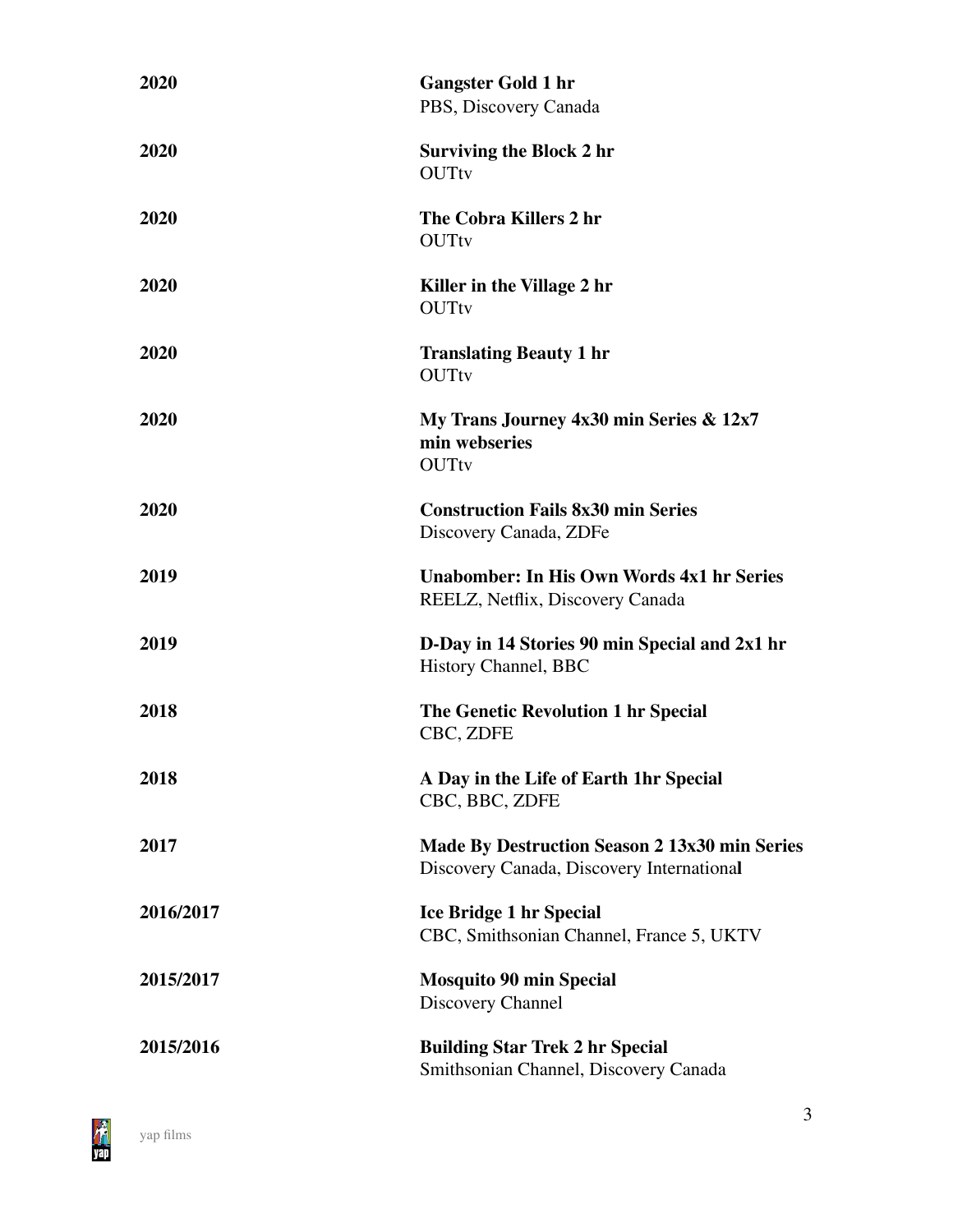| 2015/2016   | <b>Black Watch Snipers 90 min Special</b><br><b>History Channel</b>                                                                |
|-------------|------------------------------------------------------------------------------------------------------------------------------------|
| 2014/2016   | <b>Made By Destruction 13x30 min Series</b><br>Science Channel, Discovery Canada, Explora, NTV,<br>Discovery International         |
| 2014/2016   | Loretta Lynn: Still A Mountain Girl 2 hr Special<br>PBS/American Masters, BBC Four/Arena, Sony<br>Music, CBC's Documentary Channel |
| 2014/2016   | <b>Battle Factory 14 x 30 min Series</b><br>History Channel, Historia, UKTV, Discovery<br>International                            |
| 2014/2015   | Close Up Kings 8 x 1 hr Series                                                                                                     |
|             | OLN, SyFy, and Discovery International                                                                                             |
| 2013/2014   | Camp X: Secret Agent School 2 hr Special                                                                                           |
|             | History Channel, Smithsonian Channel, Channel 4,                                                                                   |
|             | Historia, BBC Worldwide                                                                                                            |
| 2013/2014   | The Real Noah's Ark 2 hr Special                                                                                                   |
|             | History Channel, Channel 4, PBS Nova, National                                                                                     |
|             | Geographic International, France 5                                                                                                 |
| 2013        | <b>Warehouse Wonderland 2 x 30 min Pilots</b>                                                                                      |
|             | Slice                                                                                                                              |
| 2012/2013   | Shred! 13 x 30 min Series                                                                                                          |
|             | Discovery Channel CAN, Science Channel,                                                                                            |
|             | Discovery UK/Europe, NGCI Latin America                                                                                            |
| <b>2012</b> | World's Strangest 8 x 1 hr Series                                                                                                  |
|             | Discovery Channel Canada/UK/Europe/Science US,                                                                                     |
|             | Fremantle                                                                                                                          |
| 2011/2012   | <b>Things You Need to Know Season 2</b>                                                                                            |
|             | 6 x 30 min Series                                                                                                                  |
|             | BBC2, BBC Worldwide, Science Channel,                                                                                              |
|             | Discovery Channel Canada                                                                                                           |

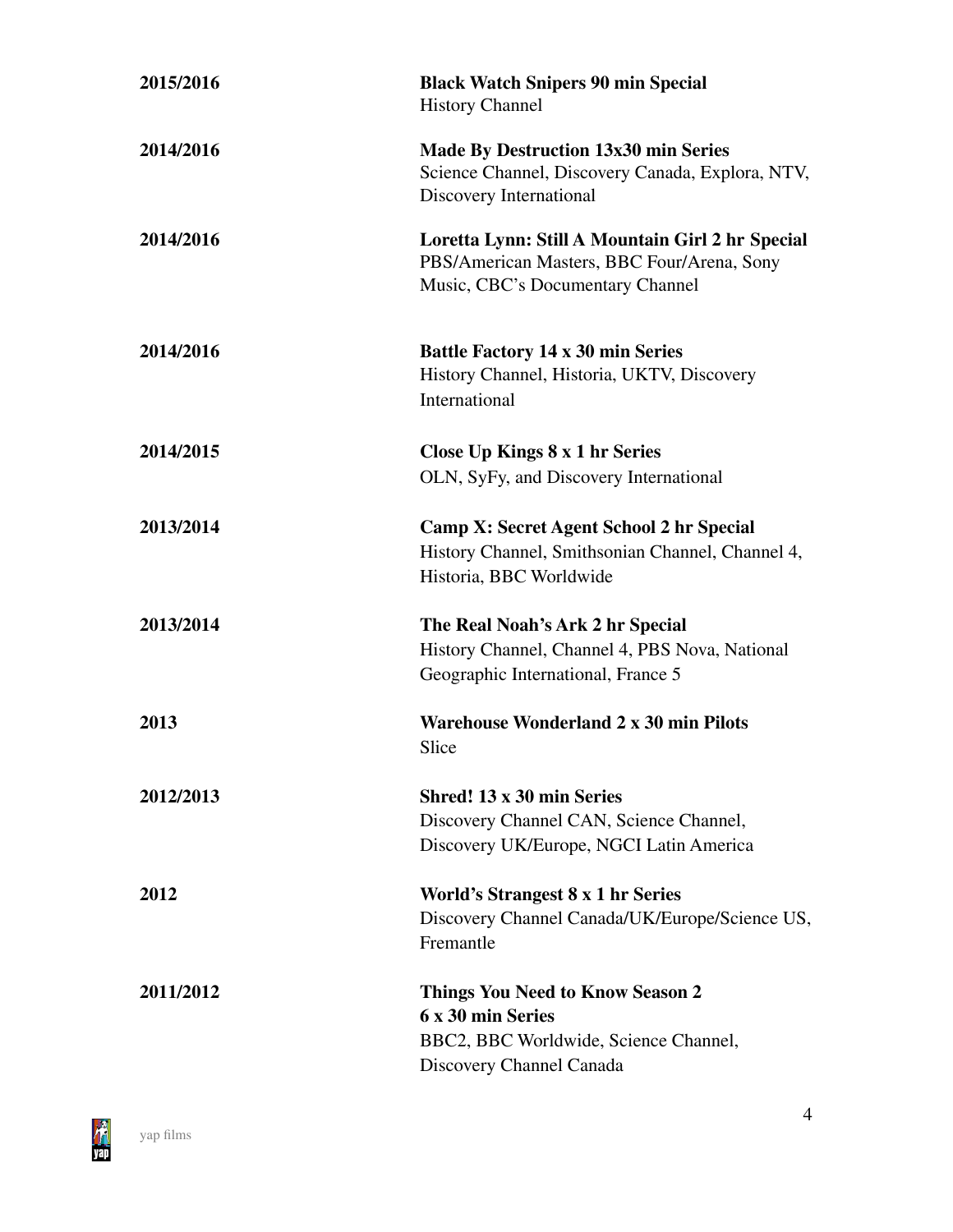| 2011/2012 | <b>Curse of the Axe 2 hr Special</b>                |
|-----------|-----------------------------------------------------|
|           | History Channel, Discovery UK                       |
| 2011/2012 | Dig WW2 4 x 1 hr Series                             |
|           | History Channel, BBC2, BBCNI, BBCWW                 |
| 2011/2012 | <b>Explosion 1812 2 hr Special</b>                  |
|           | History Channel, UKTV, DRG                          |
| 2010/2011 | Things You Need to Know 3 x 30 min Series           |
|           | <b>BBCNI, BBC Worldwide, Discovery Channel</b>      |
|           | Canada                                              |
| 2010/2011 | <b>March of the Dinosaurs 90 min Special</b>        |
|           | HistoryTelevision, National Geographic US,          |
|           | ProSieben, France5, ITV                             |
| 2010/2011 | <b>Monster Snake: Titanaboa 2 hr Special</b>        |
|           | HistoryTelevision and the Smithsonian Channel       |
| 2010/2011 | <b>Pirate City 2 hr Special</b>                     |
|           | National Geographic, France 5, History Television   |
| 2009/2010 | <b>Beast Legends 6 x 1 hr Series</b>                |
|           | Syfy, History Television, BBC Worldwide             |
| 2009/2010 | <b>Storm Worlds 3 x 1 hr Series</b>                 |
|           | History Television, Nat Geo US, Nat Geo Intl, BBC   |
|           | Worldwide                                           |
| 2009/2010 | Dive Detectives 6 x 1 hr Series                     |
|           | HistoryTelevision, Nat Geographic, Smithsonian      |
|           | Channel                                             |
| 2009      | <b>Ancients Behaving Badly aka Absolute Tyrants</b> |
|           | 8 x 1 hr Series                                     |
|           | History Channel, History Television, ITV Global     |
| 2008/2009 | <b>Fire Jammers 1 hr Series Pilot</b>               |
|           | Discovery Canada                                    |
| 2008/2009 | Finding the Fallen 2/The Trench Detectives 2        |
|           |                                                     |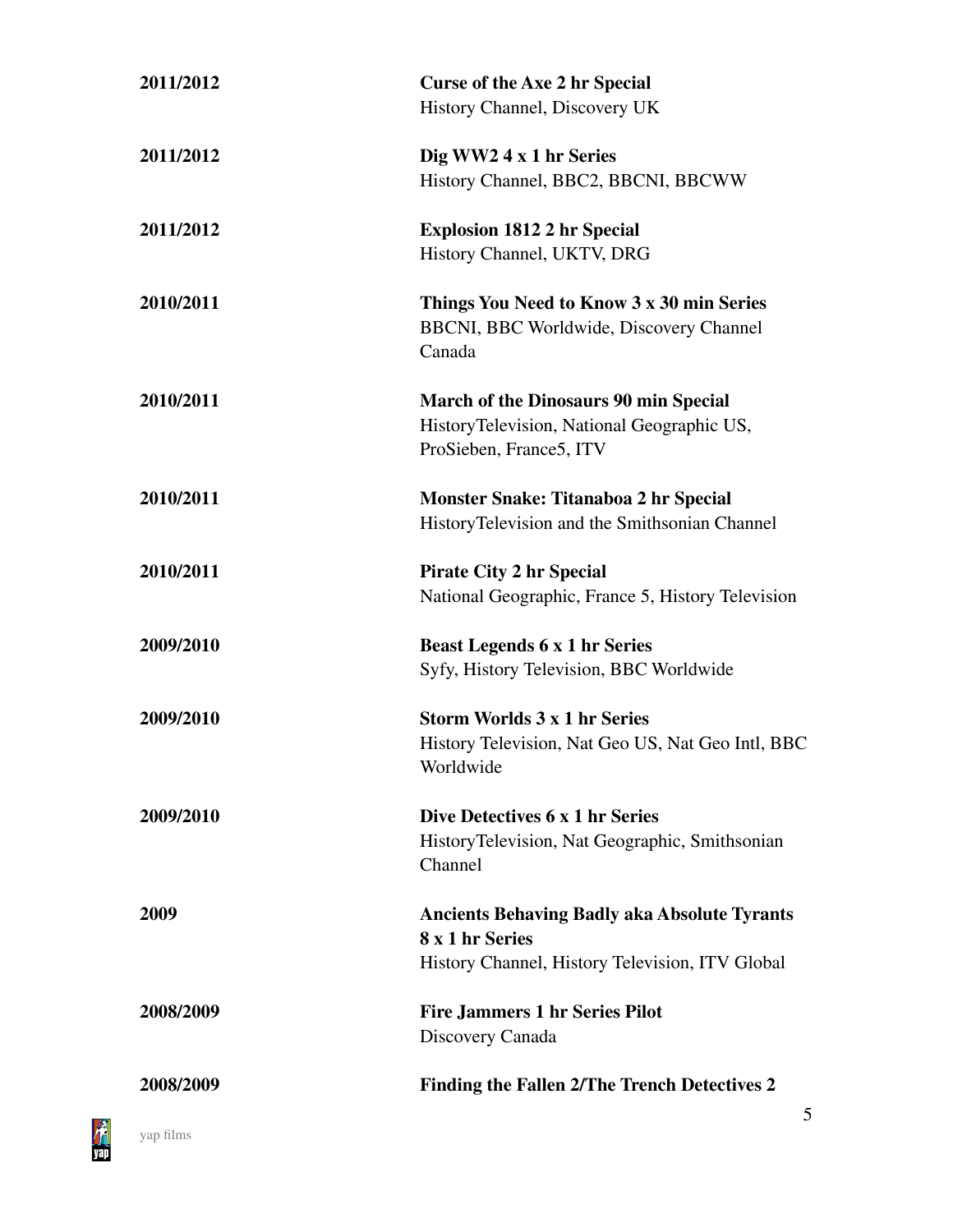|           | 6 x 1 hr Series                                  |
|-----------|--------------------------------------------------|
|           | History Television, History Channel UK, BBC      |
|           | WorldWide                                        |
|           |                                                  |
| 2007/2008 | Pet Food: A Dog's Breakfast                      |
|           | <b>CBC</b>                                       |
| 2007      | <b>The Cave</b>                                  |
|           | HistoryTelevision                                |
|           | <b>The Last Soldier</b>                          |
| 2007      |                                                  |
|           | HistoryTelevision                                |
| 2007      | <b>Revealed: The Captain Bligh Conspiracy</b>    |
|           | Five, History Television, History Channel UK and |
|           | ProSieben                                        |
| 2006/2007 | <b>VIMY RIDGE: Heaven to Hell</b>                |
|           | History Television, History Channel UK           |
|           |                                                  |
| 2006/2007 | Tiger's Attack 2 hr Special & 2 x 1 hr           |
|           | <b>Discovery Networks</b>                        |
| 2006/2007 | <b>Bloodlines 3 x 1 hr series</b>                |
|           | <b>History Television</b>                        |
|           |                                                  |
| 2006      | <b>Battle of the Somme: The True Story</b>       |
|           | 90 min special                                   |
|           | <b>FIVE/History Television/RDF Rights</b>        |
| 2006      | The Trench Detectives 5 x 45 min Series          |
|           | Five                                             |
|           |                                                  |
| 2005/2006 | <b>Children of the Valley 1 hr Special</b>       |
|           | <b>ITV Network/RDF Rights</b>                    |
| 2005/2006 | <b>Warrior Empire: The Mughals of India</b>      |
|           | 2 x 1 hr and 2 hr Special                        |
|           | <b>History Channel US</b>                        |
| 2005/2006 | Put Me Together Again 2 x 1 hr                   |
|           | C4/C4I                                           |
|           |                                                  |

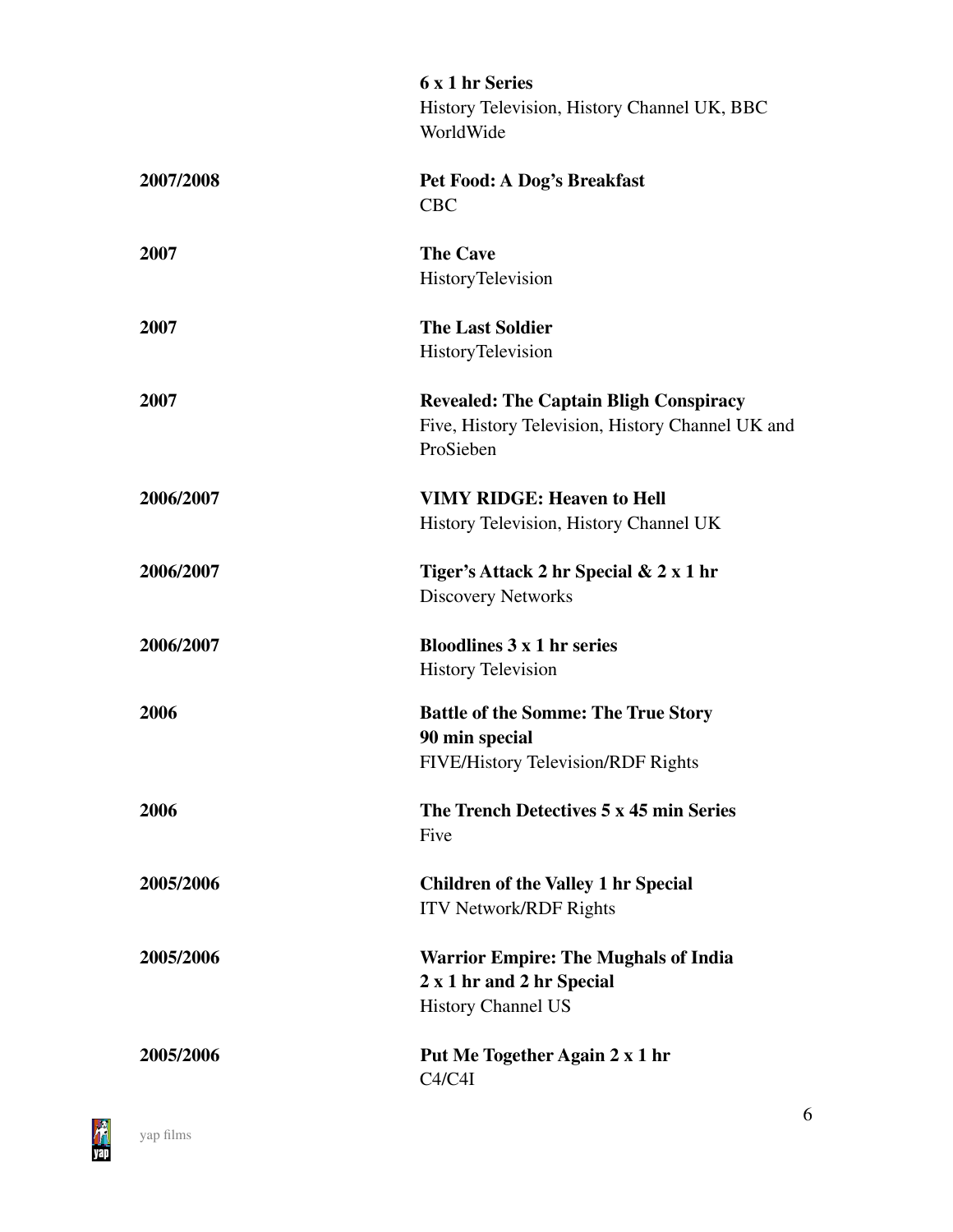| 2005      | Finding The Fallen 5 x 1 hr Series<br>History Television/Discovery UK $&$<br><b>EMEA/BBCWW</b>         |
|-----------|--------------------------------------------------------------------------------------------------------|
| 2004/2005 | <b>Zapped 2 hr Special</b><br>Discovery US/Discovery Canada/C4I                                        |
| 2004      | Canada's War in Colour 3 x 1 hr series<br><b>CBC/TWI</b>                                               |
| 2003/2004 | <b>Friendly Fire 1 hr Special</b><br><b>CBC/CBC</b> Enterprises                                        |
| 2003/2004 | O'Shea's Big Adventure Specials 4 x 1 hr<br><b>Animal Planet Worldwide</b>                             |
| 2002/2003 | Going to the Dogs 13 x 30 min Series<br>Life Network/Animal Planet/ID Distribution                     |
| 2002/2003 | <b>Witness: A Deathly Silence 1 hr Special</b><br><b>CBC/International Distribution</b>                |
| 2001/2002 | O'Shea's Big Adventure Specials 4 x 1 hr Series<br>C4/Animal Planet US                                 |
| 2001      | King Midas' Feast 1 hr Special<br>C4/History Television                                                |
| 2001      | Boxing - In and Out of the Ring 2 hr Special<br>A & E/International                                    |
| 2001      | A Child's Choice 1 hr Special<br>C4/Discovery US /Life Network                                         |
| 2001      | Gladiatrix (Gladiator Girl) 1 hr/90 min Special<br>C4/ Discovery US/History Television                 |
| 2000/2001 | O'Shea's Big Adventure II (O'Shea's Dangerous<br>Reptiles II) 13 x 30 min Series<br>C4 & Animal Planet |
| 2000/2001 | <b>Planet Storm 2 hr Special</b>                                                                       |